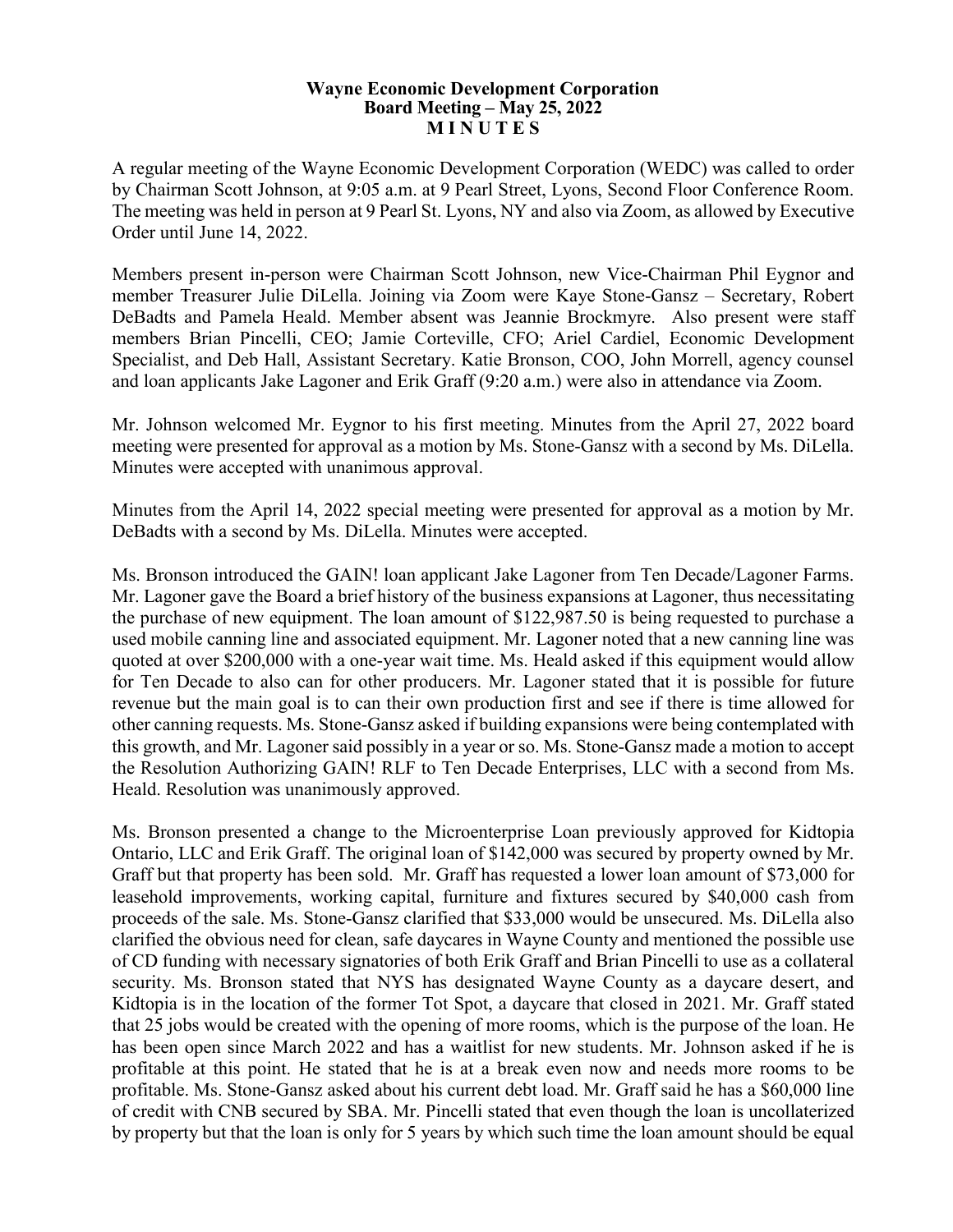to the cash security. Ms. Cardiel stated that Mr. Graff intends to pay down his debt load with proceeds of the sale of his commercial property. A Motion to Authorize the Micro Loan Fund for Kidtopia Ontario was made by Ms. Heald with a second from Ms. Stone-Gansz. Resolution was unanimously approved.

Ms. Hall reviewed a new procedure for videoconference attendance at meetings. A public hearing was conducted at 9:00 a.m. as required by law prior to proposing a Resolution Authorizing the Expanded Use of Videoconferencing for Meetings of the Board. Ms. Hall pointed out the limited definitions of "extraordinary circumstances" that would be allowable for a member to participate via videoconference from a private location and that the member would have to notify her as soon as possible but no less than 24 hours prior to the meeting in order to exercise this option. A quorum of members would still have to be present in person or in a public location in order to convene a meeting. Private videoconferencing members are not counted toward the quorum. Ms. Heald made a motion to accept the Resolution and procedures as presented with a second from Mr. DeBadts. Resolution was unanimously approved.

Ms. Bronson reviewed the new Conflict of Interest Policy which was established to protect the WEDC's interest when members of the board are contemplating entering into a transaction or arrangement that might benefit the private interest of a member, officer or staff of the WEDC. The policy indicates situations that might be seen as conflicts of interest and establishes reporting to the Governance Committee when a potential conflict arises. Ms. DiLella noted who the Governance Committee members were as Ms. Stone-Gansz, Ms. Brockmyre and Mr. Van Fleet. Ms. Stone-Gansz made a motion to accept the Resolution to approve the Conflict of Interest Policy with a second from Mr. Eygnor. Resolution was unanimously approved.

Mr. Pincelli presented a short history of funding from the County which the WEDC manages in cooperation with grants and other programs such as the \$600,000 Brownfield Assessment fund that was used in cooperation with the Land Bank. A Resolution was then presented to Authorize WEDC to Enter into a Contract with Wayne County to open a bank account for the purpose of managing a \$1 million award from EPA for a new Brownfield Revolving Loan Fund. WEDC had previously committed \$200,000 in an Economic Opportunity bank account for this purpose which will now be used for the Brownfield RLF account with new signatories. Ms. Heald asked if these loans would be approved by the Board and Ms. Bronson stated that yes, they would be a bit more complex due to the environmental issues associated with them but would be reviewed by the loan committee and the board. Ms. Heald made a motion to accept this Resolution with a second from Mr. Eygnor. Resolution was unanimously approved.

Ms. Corteville presented a Resolution Authorizing Signatories for WEDC Bank Accounts due to change in board membership. The Resolution names the five (5) signatories as Mr. Pincelli, Ms. Bronson, and Mr. Johnson plus two new signatories, Ms. DiLella and Mr. Eygnor. A motion was made to accept the Resolution by Ms. Stone-Gansz with a second from Ms. Heald. Resolution was unanimously approved.

Mr. Pincelli then presented a Resolution to Transfer all WEDC SOAR Funding to the Village of Clyde and to Close existing SOAR bank account. The WEDC has been managing the fund since 2017 and now the Village of Clyde is prepared to establish new funding and manage the entire funding portfolio for SOAR. A motion was made to accept this Resolution by Ms. DiLella with a second from Mr. DeBadts. Resolution was unanimously approved.